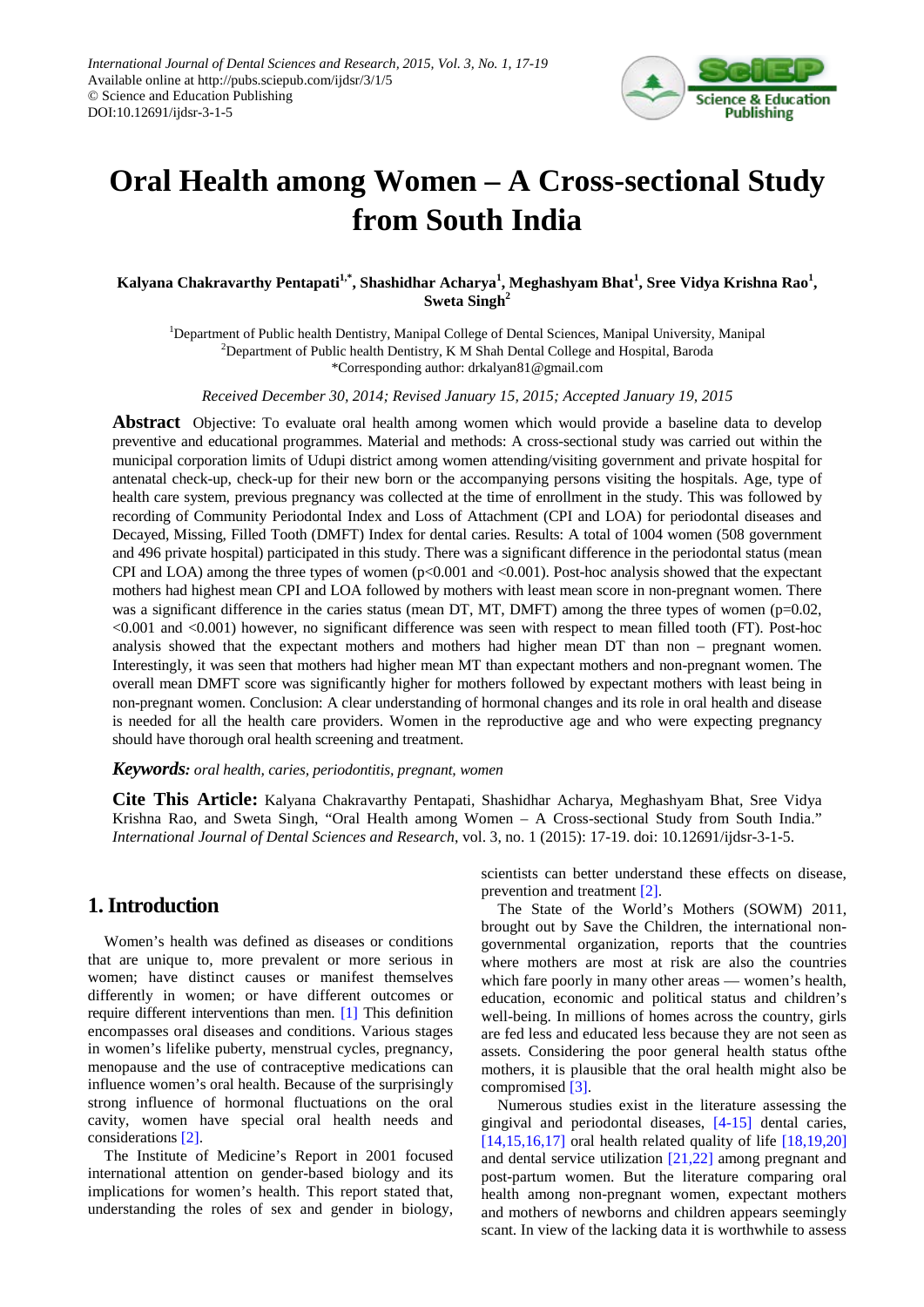condition of oral health among these women. The current study aimed to evaluate oral health status among these women which would provide a baseline data to develop preventive and educational programmes.

## **2. Materials and Methods**

A cross-sectional study was carried out within the municipal corporation limits of Udupi district during the months of October to December 2009. This study population consisted of women of Udupi district who were attending/visiting government and private hospital for antenatal check-up, check-up for their new born or the accompanying persons visiting the hospitals. The study area has a literacy rate of 86.29% with a favorable sex ratio of 1093 females for every 1000 males. The sample size was calculated on the basis of pilot study results. Aprevalence of 29% for decayed teeth and 75% for periodontal diseases was reported from the pilot study. Based on these prevalence rates, with an absolute precision of 4% and confidence interval of 95%, the final sample constituted to be 495 for decayed teeth and 451 for periodontal diseases. Hence the sample size was rounded to 500 subjects in each site of the survey.

Health care delivery in the study area is mainly provided by 2 major hospitals, one is managed by the government of India and the other is a privately managed teaching hospital. Both these hospitals cater the health care needs for low and middle income population. The present study was conducted in both these hospitals and a total of 500 subjects in each hospital were surveyed for recording oral health status. A systematic random sampling was done by selecting every  $3<sup>rd</sup>$  individual who entered the out-patient departments at these respective hospitals. If particular individual was not interested in participating then the next individual was invited and similar technique was followed hence worth, to ensure random sample selection. The study was approved by University Ethics Committee, Manipal University, Manipal. Informed consent was sought from all the participants. Inclusion criteria were that women aged 18-35 years, willing to participate, and no associated systemic health conditions which might alter the presentation of oral diseases.

Socio demographic information like age, type of health care system, Socio-economic status, previous pregnancy was collected at the time of enrollment in to the study. This was followed by oral examination as per recommended WHO guidelines for oral health surveys under natural day light using mouth mirror and CPI probes. The indices recorded were Community Periodontal Index and Loss of Attachment (CPI and LOA) for periodontal diseases and Decayed, Missing, Filled Tooth (DMFT) Index for dental caries (WHO, 1997). [\[23\]](#page-2-7) Clinical examination was done by one calibrated examiner and intra-examiner reliability (Kappa coefficient) ranged from 0.85-0.9 suggesting an acceptable agreement between the observations. A recording clerk assisted the examiner in recording the observations throughout the study.

#### **2.1. Statistical Analysis**

All analysis was done by PASW 18 version software. A p-value of <0.05 was set to be statistically significant.

ANOVA with post-hoc test was used to compare the mean scores of the population.

## **3. Results**

The women were cluster classified into three categories viz., non-pregnant, expectant mothers and mothers of newborns and children from both government and private hospitals. The mean age of the study population was 25.97  $\pm$  4.20. A total of 508 and 496 women from government and private hospital participated in this study. Majority of the participants had high school (39.4%) or college and above educational level (40.8%). A total of 256, 501 and 247 non-pregnant, expectant mothers and mothers have participated in our study.

There was a significant difference in the periodontal status (mean CPI and LOA) among the three types of women ( $p<0.001$  and  $\leq 0.001$ ). Post-hoc analysis showed that the expectant mothers had highest mean CPI and LOA followed by mothers with least mean score in nonpregnant women. There was a significant difference in the caries status (mean DT, MT, DMFT) among the three types of women ( $p=0.02$ , <0.001 and <0.001) however, no significant difference was seen with respect to mean filled tooth (FT). Post-hoc analysis showed that the expectant mothers and mothers had higher mean DT than non – pregnant women. Interestingly, it was seen that mothers group had higher mean MT than expectant mothers and non-pregnant women. The overall mean DMFT score was significantly higher for mothers followed by expectant mothers with least being in non-pregnant women.

#### **4. Discussion**

Our study highlighted the different levels of oral health among these women of Udupi district. Due to the strong influence of hormonal fluctuations on the oral cavity, women have special oral health needs and considerations.

It was seen that the periodontal health was poor among the expectant mothers than mothers and non-pregnant women. It was reflected by lower mean score of CPI and LOA among the non-pregnant women which suggests that there could be a possible role of hormones during the pregnancy which aggravates the local tissue response independent of local irritants like plaque and calculus. This was similar to the pattern reported by numerous studies on pregnant women who reported gingivitis with increased probing depths (Miyazakiet al. 1991; [\[9\]](#page-2-8) Raber-Durlacher et al. 1994; [\[25\]](#page-2-9) Taani et al. 2003 [\[26\]\)](#page-2-10). Some levels of loss of attachment may occur which doesn't revert after delivery (Cohen et al.1969) [\[27\]](#page-2-11) while recent longitudinal study reported that that pregnancy does not necessarily result in irreversible periodontal breakdown. [\[28\]](#page-2-12) Along with these changes during pregnancy, other systemic conditions like type-1 diabetes mellitus seems to increase periodontal destruction (Guthmiller et al. 2001) [\[24\].](#page-2-13)

The mean DT was significantly higher in expectant mothers and mothers which might be due to change in dietary patterns, salivary pH and buffering capacity, hormonal changes. These changes in pregnancy would have been reflected in mothers group also which would